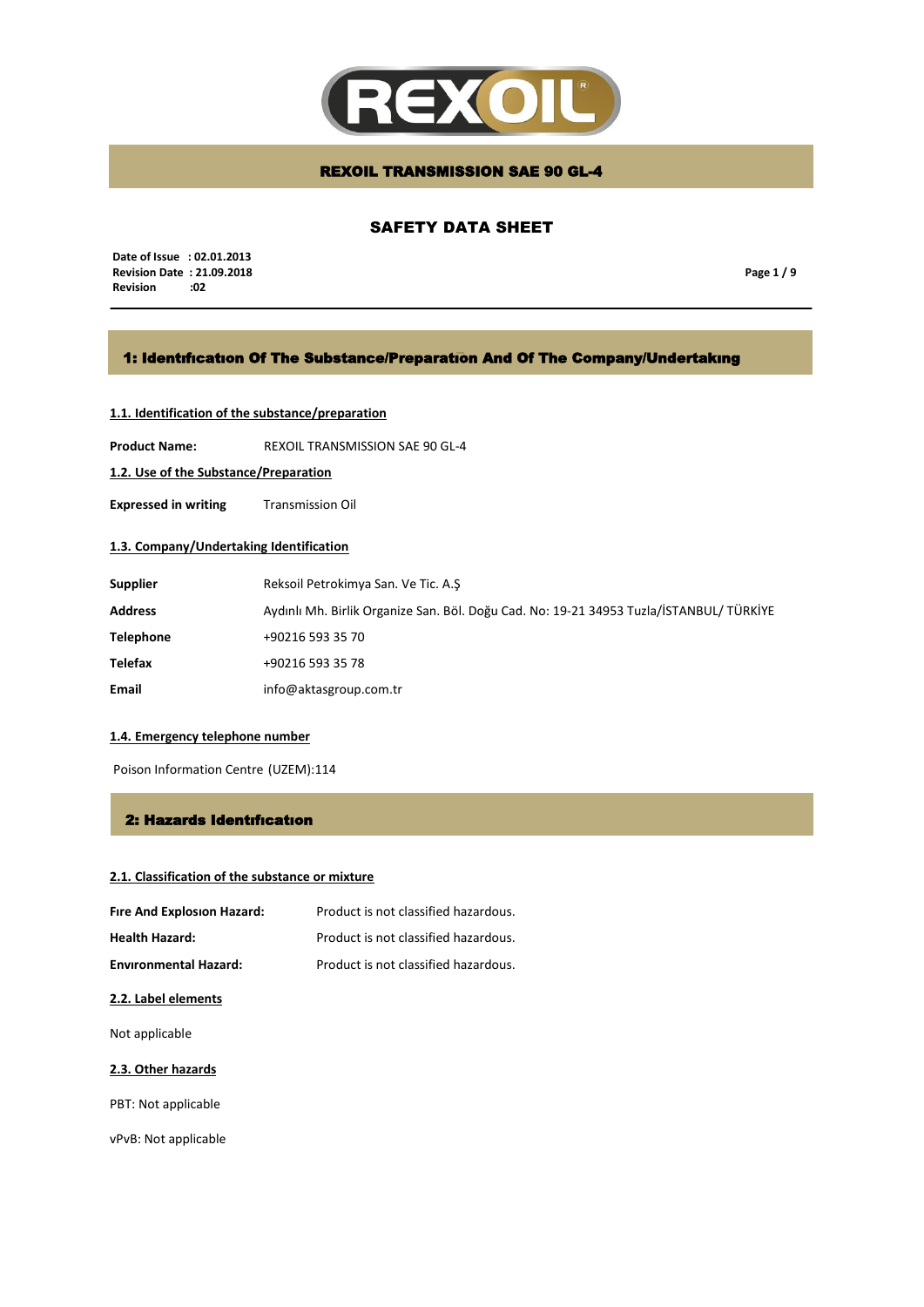

# SAFETY DATA SHEET

 **Date of Issue : 02.01.2013 Revision Date : 21.09.2018**  $Review$ 

**Page 2 / 9**

# 3: Composıtıon/Informatıon On Ingredıents

# **3.1. Substances**

| <b>Chemical name</b>                                            | Cas No                                                                              | <b>EC No</b> | Concentration(%) | <b>Classification</b>   |
|-----------------------------------------------------------------|-------------------------------------------------------------------------------------|--------------|------------------|-------------------------|
| Lubricating oils, C15-50,<br>hydrotreated neutral oil-<br>based | 74869-22-0                                                                          | 278-012-2    | 80-95            |                         |
| Long chain alkyl amine                                          |                                                                                     | 942-671-0    | $0, 1 - 0, 3$    | Acute Tox. 4, H302      |
|                                                                 |                                                                                     |              |                  | Acute Tox. 3, H311      |
|                                                                 |                                                                                     |              |                  | Acute Tox. 2, H330      |
|                                                                 |                                                                                     |              |                  | Skin Corr. 1B, H314     |
|                                                                 |                                                                                     |              |                  | Skin Sens. 1, H317      |
|                                                                 |                                                                                     |              |                  | Aquatic Acute 1, H400   |
|                                                                 |                                                                                     |              |                  | Aquatic Chronic 1, H410 |
| Alkyl phosphate                                                 | 190454-07-0                                                                         | 696-070-0    | $0, 1 - 0, 5$    | Skin Corr. 1B, H314     |
|                                                                 |                                                                                     |              |                  | Aquatic Chronic 3, H412 |
| Methacrylate copolymer                                          | Proprietary                                                                         |              | $0, 1 - 0, 3$    | Eye Irrit.2, H319       |
| <b>Alkyl Methacrylate</b>                                       | Proprietary                                                                         |              | 0,001-0,003      | Skin Irrit. 2, H315     |
|                                                                 |                                                                                     |              |                  | Eye Irrit.2, H319       |
|                                                                 |                                                                                     |              |                  | STOT SE 3, H335         |
|                                                                 |                                                                                     |              |                  | Skin Sens. 1, H317      |
|                                                                 |                                                                                     |              |                  | Aquatic Acute 1, H400   |
|                                                                 |                                                                                     |              |                  | Aquatic Chronic 1, H410 |
| <b>ADDITIONAL INFORMATION</b>                                   | Product containing mineral oil with less than 3% DMSO extract as measured by IP-346 |              |                  |                         |

#### 4: First Aid Measures

# **4.1. Description of first aid measures**

- **Eye contact** In case of contact, immediately flush eyes with plenty of water for at least 15 minutes. Get medical attention immediately
- Skin contact **In case of contact**, immediately flush skin with plenty of water for at least 15 minutes while removing contaminated clothing and shoes. Get medical attention immediately.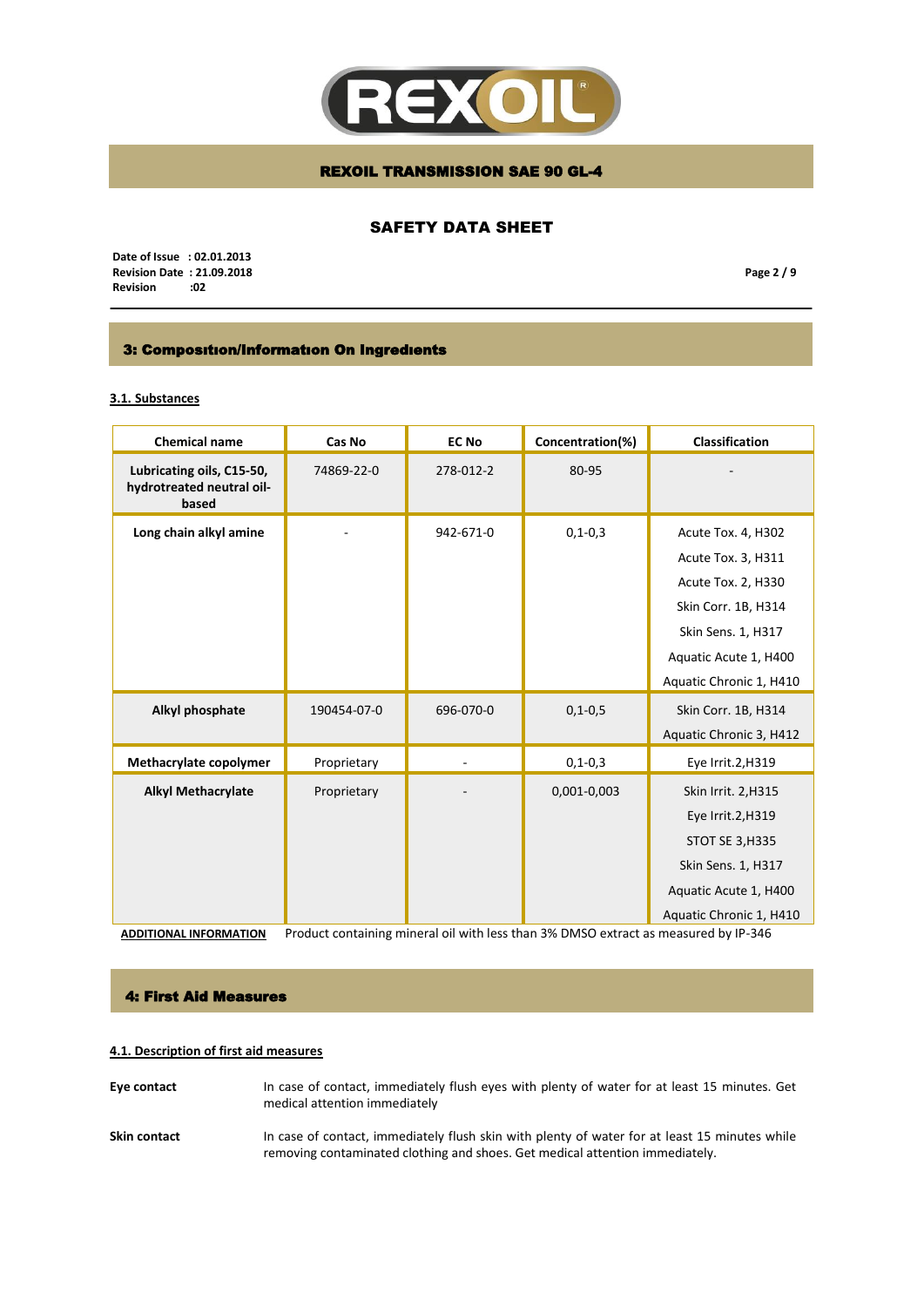

# SAFETY DATA SHEET

| Date of Issue : 02.01.2013<br><b>Revision Date: 21.09.2018</b><br><b>Revision</b><br>:02 | Page 3/9                                                                                                                                                             |
|------------------------------------------------------------------------------------------|----------------------------------------------------------------------------------------------------------------------------------------------------------------------|
| Ingestion                                                                                | Do not induce vomiting. Rinse mouth with water. Consult a physician.                                                                                                 |
| <b>Inhalation</b>                                                                        | If inhaled, remove to fresh air. If not breathing, give artificial respiration. If breathing is<br>difficult, give oxygen. Get medical attention if symptoms appear. |

#### **4.2. Most İmportant Symptoms And Effects, Both Acute And Delayed**

Not determined.

#### **4.3. Indication Of Any İmmediate Medical Attention And Special Treatment Needed**

**Notes to physician** Not applicable.

## 5: Firefighting Measures

#### **5.1. Extinguishing Media**

**Suitable extinguishing** In case of fire, use water spray (fog), foam, dry chemical or CO2. **media Unsuitable extinguishing media** Do not use water .

#### **5.2. Special Hazards Arising From The Substance Or Mixture**

Decomposition products may include the following materials: carbon oxides (CO, CO2)

## **5.3. Advice For Firefighters**

Fire-fighters should wear positive pressure self-contained breathing apparatus (SCBA) and full turnout gear.

#### 6: Accidental Release Measures

#### **6.1. Personal Precautions, Protective Equipment And Emergency Procedures**

Immediately contact emergency personnel. Keep unnecessary personnel away. Use suitable protective equipment (section 8). Follow all fire-fighting procedures (section 5).

## **6.2. Environmental Precautions**

Try to restrict the release and prevent spread of the product into the environment. Collect liquid before it spreads into drains, the ground and waters.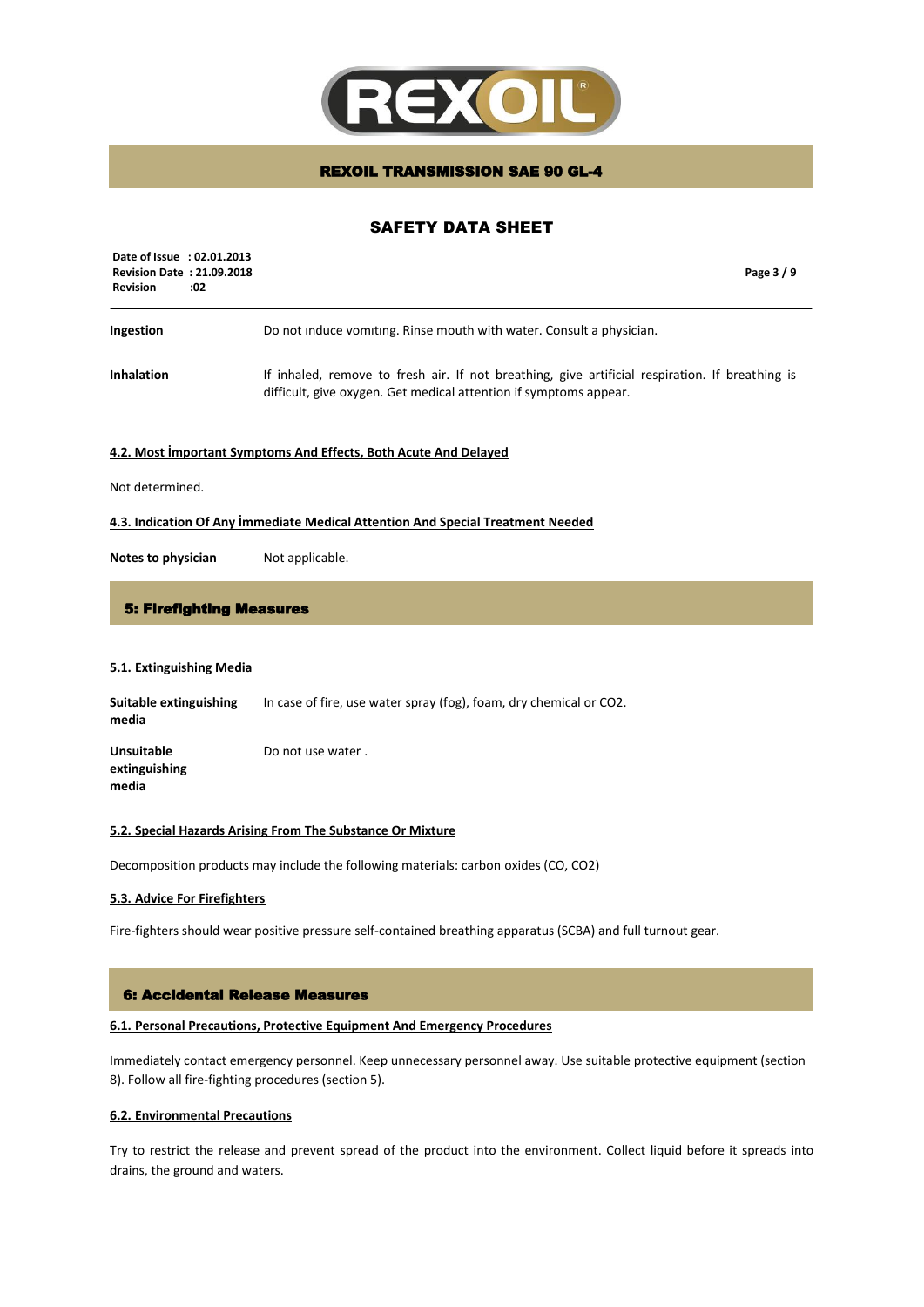

# SAFETY DATA SHEET

 **Date of Issue : 02.01.2013 Revision Date : 21.09.2018 Revision :02**

**Page 4 / 9**

#### **6.3. Methods And Materials For Containment And Cleaning Up**

Immediately start clean-up of the liquid and contaminated soil. Small amounts can be collected using absorbent material. Product waste should be disposed in accordance with item 13. In case of spill, immediately contact local authorities.

# 7: Handlıng And Storage

#### **7.1. Precautions For Safe Handling**

Provide sufficient ventilation when handling the product. Wear protective equipment when needed. Wear safety shoes while handling containers.

## **7.2. Conditions For Safe Storage, İncluding Any İncompatibilities**

Keep container tightly closed. Keep container in a cool, well-ventilated area.

#### **7.3. Specific End Use(s)**

Refer to section 1.2. or the extended SDS if applicable.

## 8: Exposure Controls/Personal Protection

#### **8.1. Threshold Limits**

TWA  $(8 h) : 5 mg/m<sup>3</sup>$ 

STEL (15 min) : 10 mg/m³

#### **8.2. Exposure Controls**

#### **8.2.1 Personal Protective Equipment**



## **8.2.2 Appropriate Engineering Controls**

Provide exhaust ventilation or other engineering controls to keep the airborne concentrations of vapors below their respective threshold limit value.

## **8.2.3 Individual Protection Measures**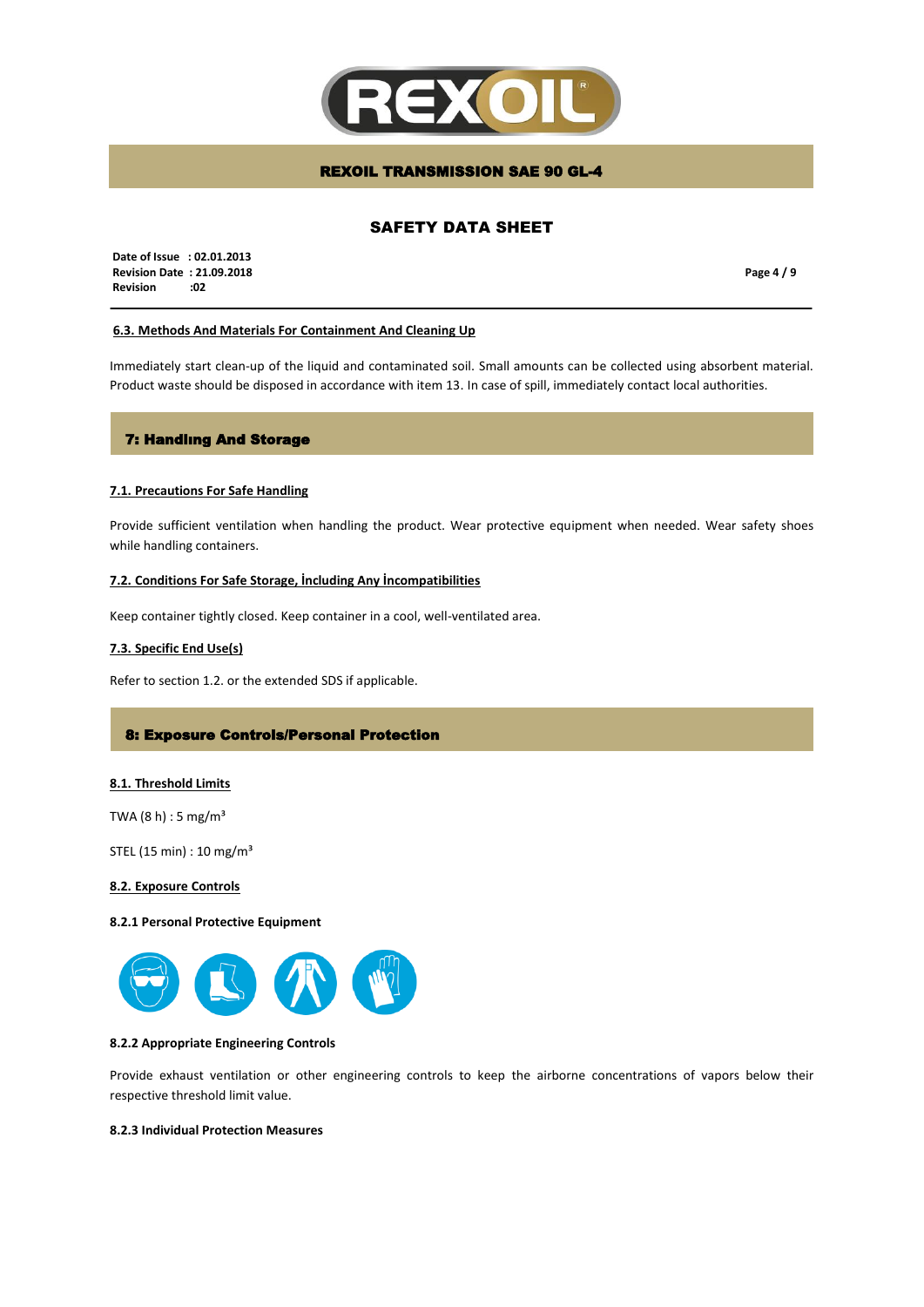

# SAFETY DATA SHEET

| Date of Issue : 02.01.2013<br><b>Revision Date: 21.09.2018</b><br><b>Revision</b><br>:02 | Page 5/9                                                                                                                                  |
|------------------------------------------------------------------------------------------|-------------------------------------------------------------------------------------------------------------------------------------------|
| Eye/face protection                                                                      | Safety glasses with side shields. Goggles with a face shield may be necessary depending on<br>quantity of material and conditions of use. |
| <b>Hand protection</b>                                                                   | Nitrile rubber, PVC disposable gloves. Change protective gloves often enough.                                                             |
| Skin and body<br>protection                                                              | Minimize any skin contact. Protective clothing when needed.                                                                               |
| <b>Respiratory protection</b>                                                            | Use appropriate respiratory protection if there is the potential to exceed the exposure<br>$limit(s)$ .                                   |

# 9: Physical And Chemical Properties

# **9.1. Information On Basic Physical And Chemical Properties**

| <b>Test</b>                                  | <b>Test Unit</b>   | <b>Values</b>      | <b>Test Method</b> |
|----------------------------------------------|--------------------|--------------------|--------------------|
| <b>Physical state</b>                        |                    | Liquid-Yellow.     |                    |
| Odor                                         |                    | Petroleum.         |                    |
| <b>Odor threshold</b>                        |                    | Not available.     |                    |
| pH                                           |                    | Not available.     |                    |
| <b>Pour Point</b>                            | 2C                 | Max -18            | <b>ASTM D 6749</b> |
| Initial boiling point and boiling            |                    | Not available.     |                    |
| <b>Evaporation rate</b>                      |                    | Not available.     |                    |
| Flammability (solid, gas)                    |                    | Not available.     |                    |
| Upper/lower flammability or explosive limits |                    | Not available.     |                    |
| Vapor pressure                               |                    | Not available.     |                    |
| <b>Vapor density</b>                         |                    | Not available.     |                    |
| Density, 15 ºC                               | g/cm <sup>3</sup>  | 0,86-0,91          | <b>ASTM D 4052</b> |
| <b>Solubility</b>                            |                    | insoluble in water |                    |
| Partition coefficient (n-octanol/water)      |                    | Not available.     |                    |
| <b>Decomposition temperature</b>             |                    | Not available.     |                    |
| Viscosity, 100 °C                            | mm <sup>2</sup> /s | $13,5 - 18,5$      | ASTM D 445         |
| <b>Explosive properties</b>                  |                    | Not available.     |                    |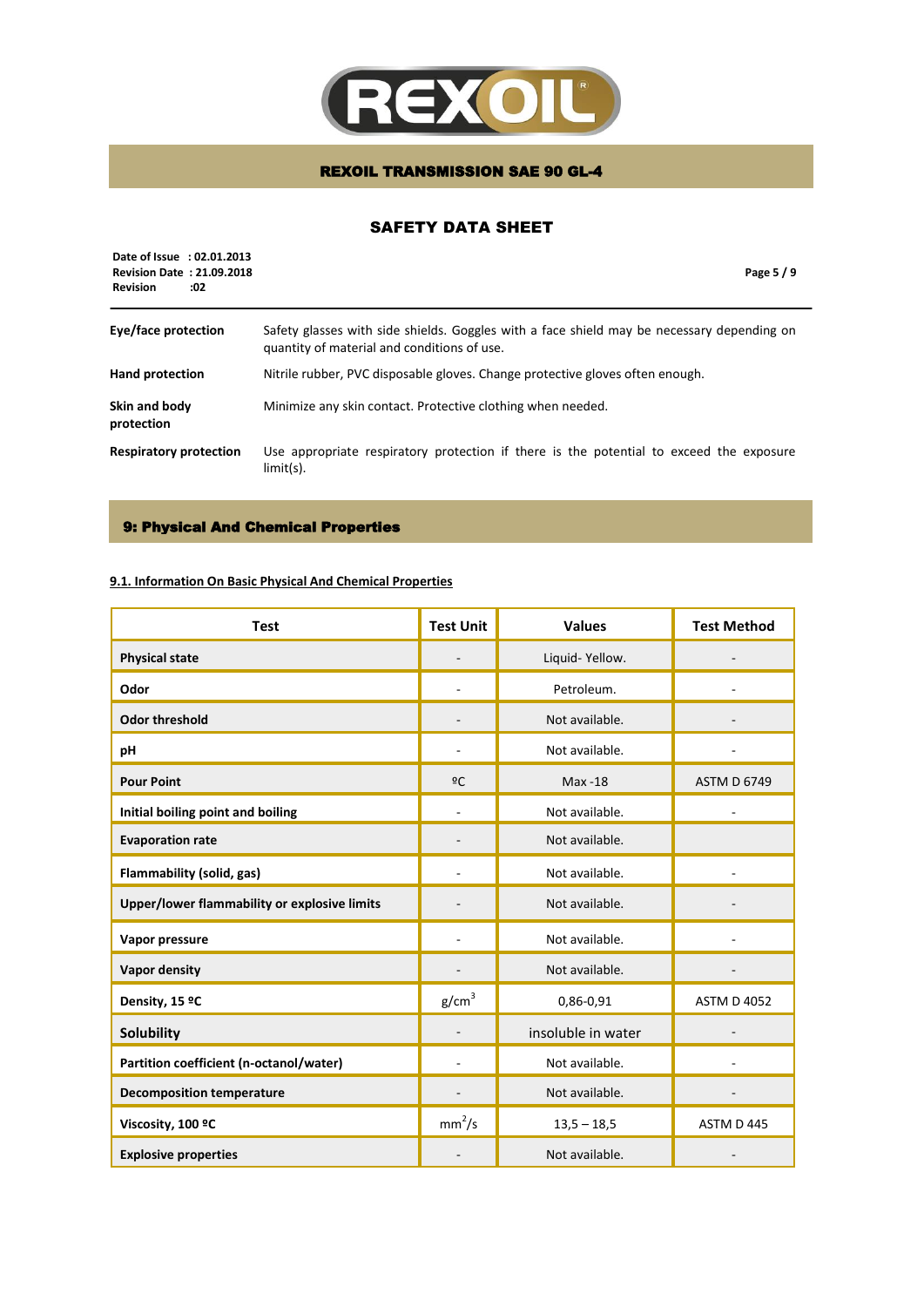

# SAFETY DATA SHEET

 **Date of Issue : 02.01.2013 Revision Date : 21.09.2018 Revision** 

**Page 6 / 9**

| <b>Oxidizing properties</b> | $\overline{\phantom{a}}$ | Not available. | $\overline{\phantom{a}}$ |
|-----------------------------|--------------------------|----------------|--------------------------|
| <b>Flash Point</b>          | ºC                       | Min. 220       | ASTM D 92                |

**9.2. Further information**

No specific data.

# 10: Stability And Reactivity

#### **10.1. Reactivity**

No specific test data related to reactivity available for this product or its ingredients.

# **10.2. Chemical Stability**

The product is stable.

# **10.3. Possibility Of Hazardous Reactions**

Not determined.

## **10.4 Conditions To Avoid**

High temperatures, sparks, and open flames.

# **10.5 Incompatible Materials**

Strong oxidizing and reducing agents.

## **10.6 Hazardous decomposition products**

No specific data.

# 11: Toxicological Information

## **11.1. Information on toxicological effects**

| <b>Acute toxicity</b>                            | No specific data.                  |
|--------------------------------------------------|------------------------------------|
| <b>Skin irritation</b>                           | May irritate slightly the skin.    |
| Serious eye damage/ eye irritation               | May irritate slightly the the eyes |
| Carcinogenicity                                  | No specific data.                  |
| <b>Reproductive toxicity</b>                     | No specific data.                  |
| Specific target organ toxicity - single exposure | No specific data.                  |
| Specific target organ toxicity - repeat exposure | No specific data.                  |

# 12: Ecological Information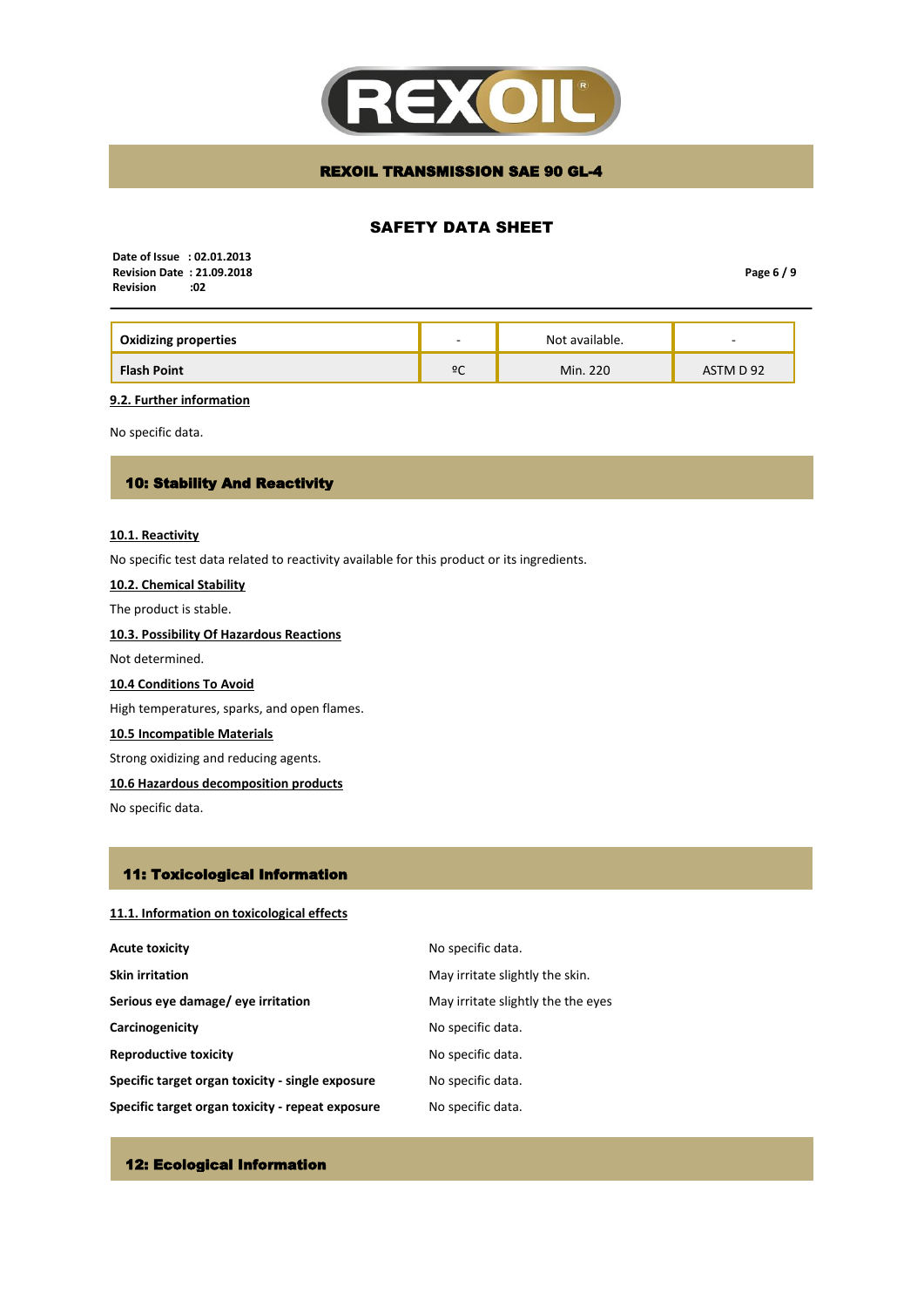

# SAFETY DATA SHEET

 **Date of Issue : 02.01.2013 Revision Date : 21.09.2018 Revision :02**

**Page 7 / 9**

## **12.1. Toxicity**

Daphnia EC50/48h: 101.0000 mg/l

Algae IC50/72h : 101.0000 mg/l

Fish LC50/96h : 101.0000 mg/l

**12.2. Persistence and degradability** 

No specific data.

**12.3. Bioaccumulative potential**

No specific data.

#### **12.4. Mobility**

Product does not evaporate from surface soil or water. It is insoluble in water. Product can penetrate soil until reaching the surface of ground water. Base oil hydrocarbons can be adsorbed onto organic material in soil or sediment.

#### **12.5. Results of PBT and vPvB assessment**

No specific data.

## **12.6. Other adverse effects**

No specific data.

#### 13: Disposal Considerations

#### **GENERAL INFORMATION**

Dispose of waste and residues in accordance with local authority requirements.

#### **DISPOSAL METHODS**

Incinerate with provision for removal of effluent gases by scrubber.

#### 14: Transport information

Not dangerous goods in the meaning of ADR/RID, ADNR,IMDG-Code, ICAO/IATA-DGR

# **14.1. UN No**

Not applicable.

**14.2. Proper shipping name**

Not applicable.

## **14.3. Transport hazard class(es):**

Not applicable.

# **14.4. Packaging group**

Not applicable.

#### **14.5. Environmental hazards:**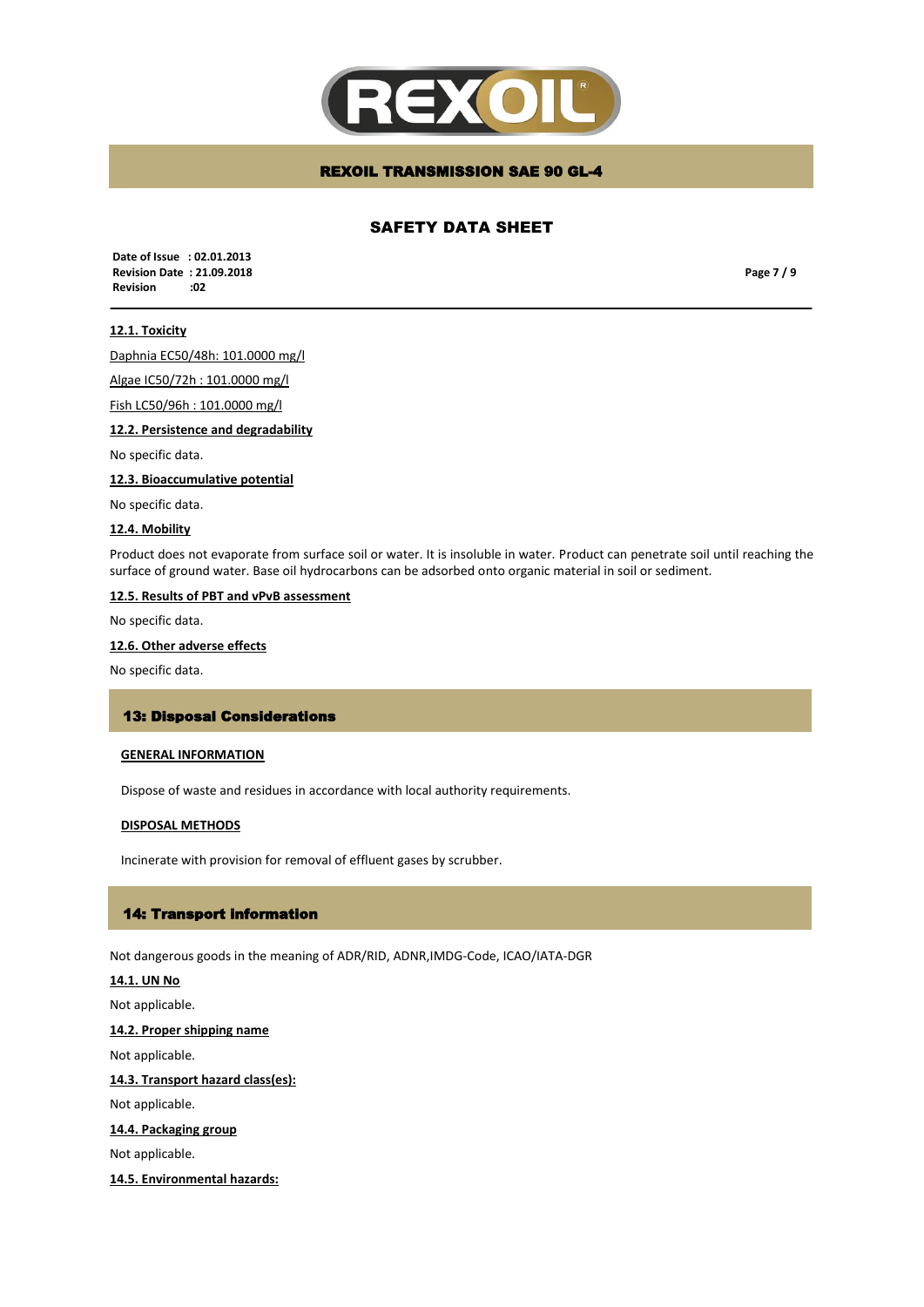

# SAFETY DATA SHEET

 **Date of Issue : 02.01.2013 Revision Date : 21.09.2018 Revision :02**

**Page 8 / 9**

#### Not applicable.

**14.6. Special precautions for user**

Not applicable.

**14.7. Transport in bulk according to Annex II of MARPOL 73/78 and the IBC Code**

Not applicable.

## 15: Regulatory Information

#### **15.1. Safety, health and environmental regulations/legislation specific for the substance or mixture**

Product is classified and labeled in accordance with the procedures and principles stipulated in the EU Directive and ' Regulations on the preparation of safety data sheets on hazardous substances and mixtures (13.12.2014- 29204 numbered Official Gazette) '', '' The regulation on preparation and distribution of safety data sheets on hazardous materials and preparations (26/12/2008 to 27092 Rep.".

## 16: Other Informatıon

#### **Revısıon Statement:**

This Safety Data Sheet is Revision 2. Product is classified and labeled in accordance with the procedures and principles stipulated in the (13.12.2014- 29204 numbered Official Gazette) '', '' The regulation on preparation and distribution of safety data sheets on hazardous materials and preparations

#### **Explanations of the abbreviations**

| <b>ADR</b>             | European Agreement concerning the International Transport of Dangerous Goods by Road |
|------------------------|--------------------------------------------------------------------------------------|
| <b>IATA</b>            | The International Air Transport Association                                          |
| <b>IMDG</b>            | International Maritime Dangerous Goods Code                                          |
| <b>MARPOL</b><br>73/78 | International Convention for the Prevention of Pollution from Ships                  |
| <b>PBT</b>             | Persistent Bioaccumulative Toxic                                                     |
| <b>RID</b>             | Regulations concerning the International Transport of Dangerous Goods by Rail        |
| <b>STEL</b>            | Short Term Exposure Limit                                                            |
| <b>TWA</b><br>vPvB     | 8-hour Time Weighted Averages<br>Very Persistent Bioaccumulative Toxic               |

#### **Information sources**

-ESIS (European chemical Substances Information System), http://esis.jrc.ec.europa.eu/

- REACH registered chemicals, http://echa.europa.eu/chem\_data\_en.asp